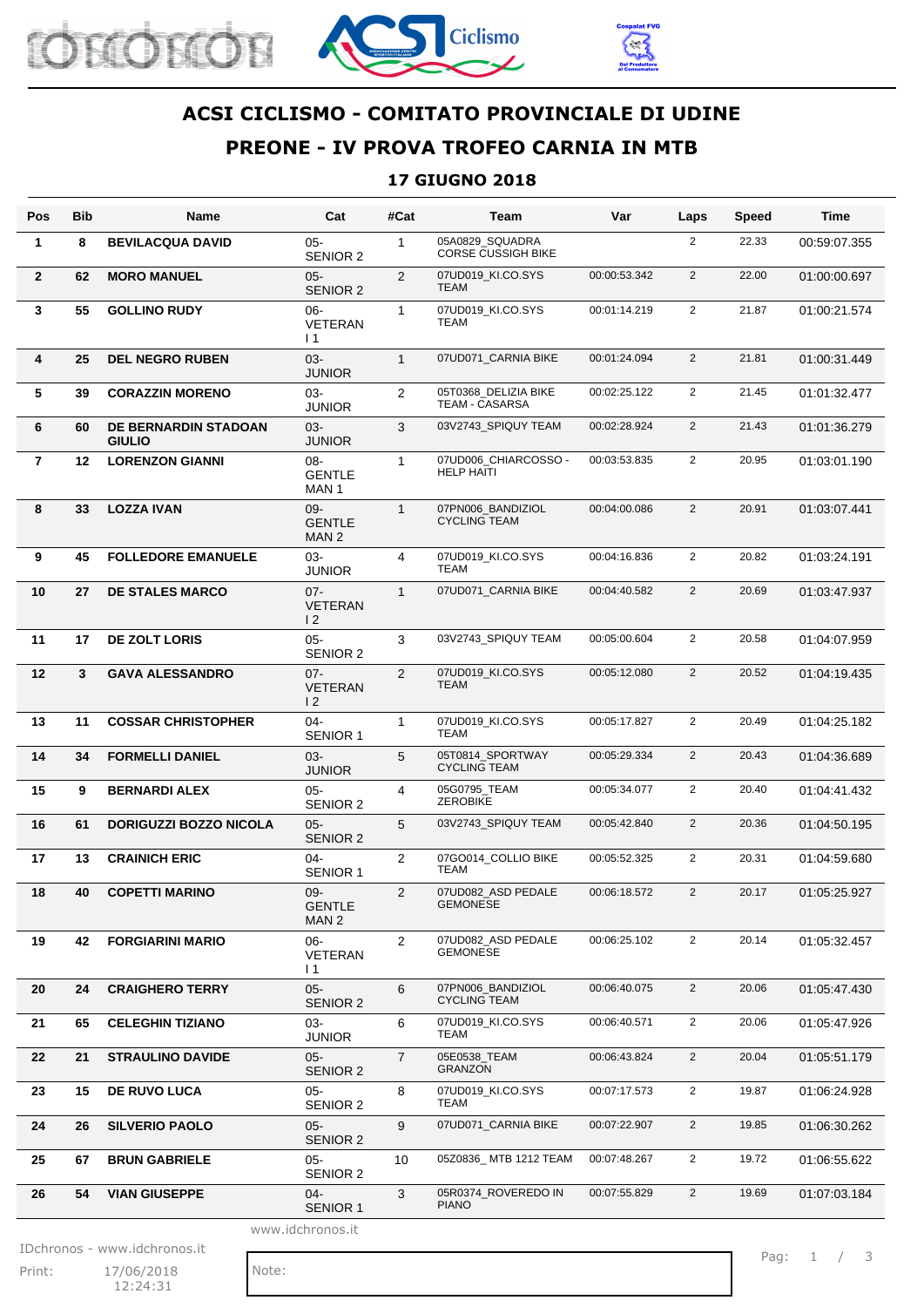





## **ACSI CICLISMO - COMITATO PROVINCIALE DI UDINE**

## **PREONE - IV PROVA TROFEO CARNIA IN MTB**

#### **17 GIUGNO 2018**

| Pos              | <b>Bib</b> | <b>Name</b>                                 | Cat                                         | #Cat           | Team                                        | Var          | Laps           | <b>Speed</b> | Time         |
|------------------|------------|---------------------------------------------|---------------------------------------------|----------------|---------------------------------------------|--------------|----------------|--------------|--------------|
| 27               | 22         | <b>DA CORTA FUMEI</b><br><b>ALESSANDRO</b>  | $07 -$<br><b>VETERAN</b><br>$\overline{2}$  | 3              | 06BL014 ASD SPIQUY<br>TEAM                  | 00:07:59.824 | $\overline{2}$ | 19.67        | 01:07:07.179 |
| 28               | 16         | <b>DE ZOLT MASSIMO</b>                      | $06 -$<br><b>VETERAN</b><br>$\vert$ 1       | 3              | 03V2743_SPIQUY TEAM                         | 00:08:01.325 | $\overline{2}$ | 19.66        | 01:07:08.680 |
| 29               | 29         | <b>IACOLETTIG FRANCESCO</b>                 | $02 -$<br><b>DEBUTTA</b><br>NTI             | $\mathbf{1}$   | 07UD066_AZZIDA VALLI<br><b>DEL NATISONE</b> | 00:08:29.069 | $\overline{2}$ | 19.52        | 01:07:36.424 |
| 30               | 18         | <b>DE CECCO DIEGO</b>                       | 08-<br><b>GENTLE</b><br>MAN <sub>1</sub>    | 2              | 07UD065_BUJE MTB                            | 00:09:04.313 | $\overline{2}$ | 19.36        | 01:08:11.668 |
| 31               | 50         | <b>ZANIER MICHELE</b>                       | $05 -$<br><b>SENIOR 2</b>                   | 11             | 07UD071_CARNIA BIKE                         | 00:09:06.313 | $\overline{2}$ | 19.35        | 01:08:13.668 |
| 32               | 41         | <b>PADOVAN MASSIMILIANO</b>                 | $07 -$<br><b>VETERAN</b><br>$\overline{2}$  | $\overline{4}$ | 07UD082_ASD PEDALE<br><b>GEMONESE</b>       | 00:09:33.572 | $\overline{2}$ | 19.22        | 01:08:40.927 |
| 33               | 35         | <b>FORMELLI MICHELE</b>                     | $06 -$<br>VETERAN<br>$\overline{11}$        | 4              | 07UD018_CAPODIVENTO<br><b>MTB ARTEGNA</b>   | 00:09:45.058 | $\overline{2}$ | 19.17        | 01:08:52.413 |
| 34               | 14         | <b>DAGRI ALBERTO</b>                        | $04 -$<br><b>SENIOR 1</b>                   | $\overline{4}$ | 07GO014_COLLIO BIKE<br><b>TEAM</b>          | 00:10:17.058 | $\overline{2}$ | 19.02        | 01:09:24.413 |
| 35               | 32         | <b>BASSO SIMONE</b>                         | $07 -$<br><b>VETERAN</b><br>$\overline{2}$  | 5              | 07PN020_TEAM<br>PROFESSIONAL BIKE           | 00:10:34.310 | $\overline{2}$ | 18.94        | 01:09:41.665 |
| 36               | 6          | <b>CALLIGARO PATRIC</b>                     | $07 -$<br><b>VETERAN</b><br>$\overline{2}$  | 6              | 07UD065_BUJE MTB                            | 00:10:36.309 | $\overline{2}$ | 18.93        | 01:09:43.664 |
| 37               | 53         | <b>CARRERA NICOLA</b>                       | $05 -$<br><b>SENIOR 2</b>                   | 12             | 05J0774 BANDIZIOL<br><b>CYCLING TEAM</b>    | 00:10:58.822 | $\overline{2}$ | 18.83        | 01:10:06.177 |
| 38               | 59         | <b>DEANA MASSIMO</b>                        | $08 -$<br><b>GENTLE</b><br>MAN 1            | 3              | 07UD066_AZZIDA VALLI<br><b>DEL NATISONE</b> | 00:11:01.552 | $\overline{2}$ | 18.82        | 01:10:08.907 |
| 39               | 43         | <b>MILOCCO GIANCARLO</b>                    | 08-<br><b>GENTLE</b><br>MAN 1               | 4              | 07GO014_COLLIO BIKE<br>TEAM                 | 00:11:32.883 | $\overline{2}$ | 18.68        | 01:10:40.238 |
| 40               | 37         | <b>ANGELI ANDREA</b>                        | $09 -$<br><b>GENTLE</b><br>MAN <sub>2</sub> | 3              | 07UD035 GC DEL FVG C                        | 00:11:40.643 | $\overline{2}$ | 18.64        | 01:10:47.998 |
| 41               | 36         | <b>GENTILINI MASSIMILIANO</b>               | $07 -$<br><b>VETERAN</b><br>12              | $\overline{7}$ | 07UD018_CAPODIVENTO<br><b>MTB ARTEGNA</b>   | 00:11:51.058 | $\overline{2}$ | 18.60        | 01:10:58.413 |
| 42               | 56         | <b>BUSOLINI FABRIZIO</b>                    | $07 -$<br><b>VETERAN</b><br>$\overline{2}$  | 8              | 07UD071_CARNIA BIKE                         | 00:11:52.878 | $\overline{2}$ | 18.59        | 01:11:00.233 |
| 43               | 20         | <b>DAPIT ANDREA</b>                         | 03-<br><b>JUNIOR</b>                        | $\overline{7}$ | 07UD082_ASD PEDALE<br><b>GEMONESE</b>       | 00:12:23.631 | $\overline{2}$ | 18.46        | 01:11:30.986 |
| 44               | 28         | <b>IACOLETTIG GABRIELE</b>                  | 07-<br><b>VETERAN</b><br>$\overline{2}$     | 9              | 07UD066 AZZIDA VALLI<br><b>DEL NATISONE</b> | 00:13:39.871 | $\overline{2}$ | 18.14        | 01:12:47.226 |
| 45               | 57         | <b>MICOLI ANDREA</b>                        | $07 -$<br><b>VETERAN</b><br>$\overline{2}$  | 10             | 07UD019 KI.CO.SYS<br>TEAM                   | 00:14:42.297 | $\overline{2}$ | 17.88        | 01:13:49.652 |
| 46               | 47         | <b>LENARDUZZI MATTIA</b>                    | 03-<br><b>JUNIOR</b>                        | 8              | 07UD068_VALCHIARO                           | 00:15:58.779 | $\overline{2}$ | 17.58        | 01:15:06.134 |
| 47               | 49         | <b>BRUN FRISANCHINA</b><br><b>GIANLUIGI</b> | 09-<br><b>GENTLE</b><br>MAN 2               | 4              | 05T0368_DELIZIA BIKE<br>TEAM - CASARSA      | 00:15:59.770 | $\overline{2}$ | 17.57        | 01:15:07.125 |
| 48               | 58         | <b>VITTURI CLAUDIO</b>                      | 09-<br><b>GENTLE</b><br>MAN <sub>2</sub>    | 5              | 07UD066_AZZIDA VALLI<br>DEL NATISONE        | 00:16:02.817 | $\overline{2}$ | 17.56        | 01:15:10.172 |
| www.idchronos.it |            |                                             |                                             |                |                                             |              |                |              |              |

IDchronos - www.idchronos.it<br>Print: 27/06/2018 Note:

Print: 17/06/2018 Note: 12:24:31